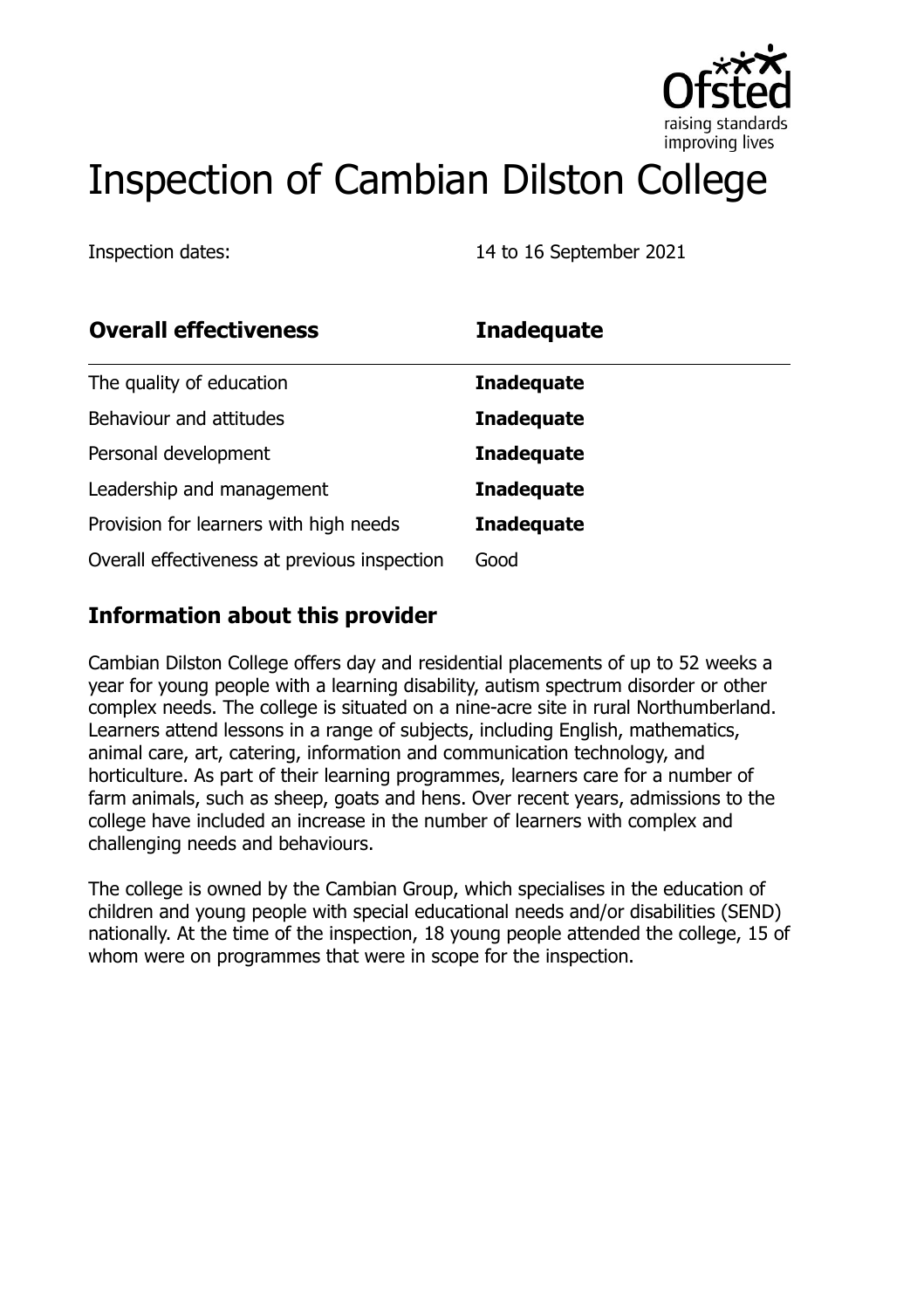

#### **What is it like to be a learner with this provider?**

Leaders and managers have not maintained a culture that promotes and reinforces positive behaviour and high standards. Learning environments are not routinely calm and orderly. For instance, learners often leave their lessons for extended periods of time, distracting others. A few learners engage in challenging behaviour. This disruption results in learners missing valuable learning. Consequently, learners do not develop the knowledge, skills and behaviours that they need for the next stage of their education, employment or independent living.

Learners do not receive a rich or inclusive curriculum that meets their individual needs and prepares them for adulthood. Leaders and managers do not promote equality of opportunity for learners in all aspects of the curriculum. For example, learners with the most complex needs do not participate in the same learning that their more able peers receive. This includes lessons relating to understanding healthy lifestyles and relationships, including sexual relationships.

Too many learning resources and activities are not age appropriate. For example, learners read 'The Three Little Pigs' during 'story time' and sang 'Nellie the Elephant' and 'Old MacDonald' in music therapy sessions. The use of children's nursery rhymes is not helpful in developing the character of young adults. Resources also include picture cards that are not suitable for adult learners. These resources use cartoon imagery rather than depicting real-life situations that would be more beneficial to older learners.

Leaders and governors do not promote high expectations or ambitions for their learners through their investment in, and care of the campus. A few areas of the college estate are in a poor state of repair. For example, in the horticulture section, the raised beds are unkempt and overgrown and the polytunnels are poorly maintained. Staff use parts of the horticulture area as a rubbish tip. This is not setting industry standards for learners.

Most learners say that they enjoy attending the college. Staff deal with any issues that learners raise quickly and appropriately. For example, when day learners had concerns about college transport, managers ensured that learners felt comfortable with the arrangements for travelling to and from the college.

#### **What does the provider do well and what does it need to do better?**

Leaders, managers, staff and governors are not ambitious for what learners can achieve. They do not ensure that learners have high enough aspirations for their future. The curriculum lacks cohesion and structure. Learning activities are not sufficiently challenging to keep learners interested in what they are doing. Most activities are not planned in a logical order. Instead, they are a series of events that occupy learners' time. Consequently, learners do not make the progress of which they are capable.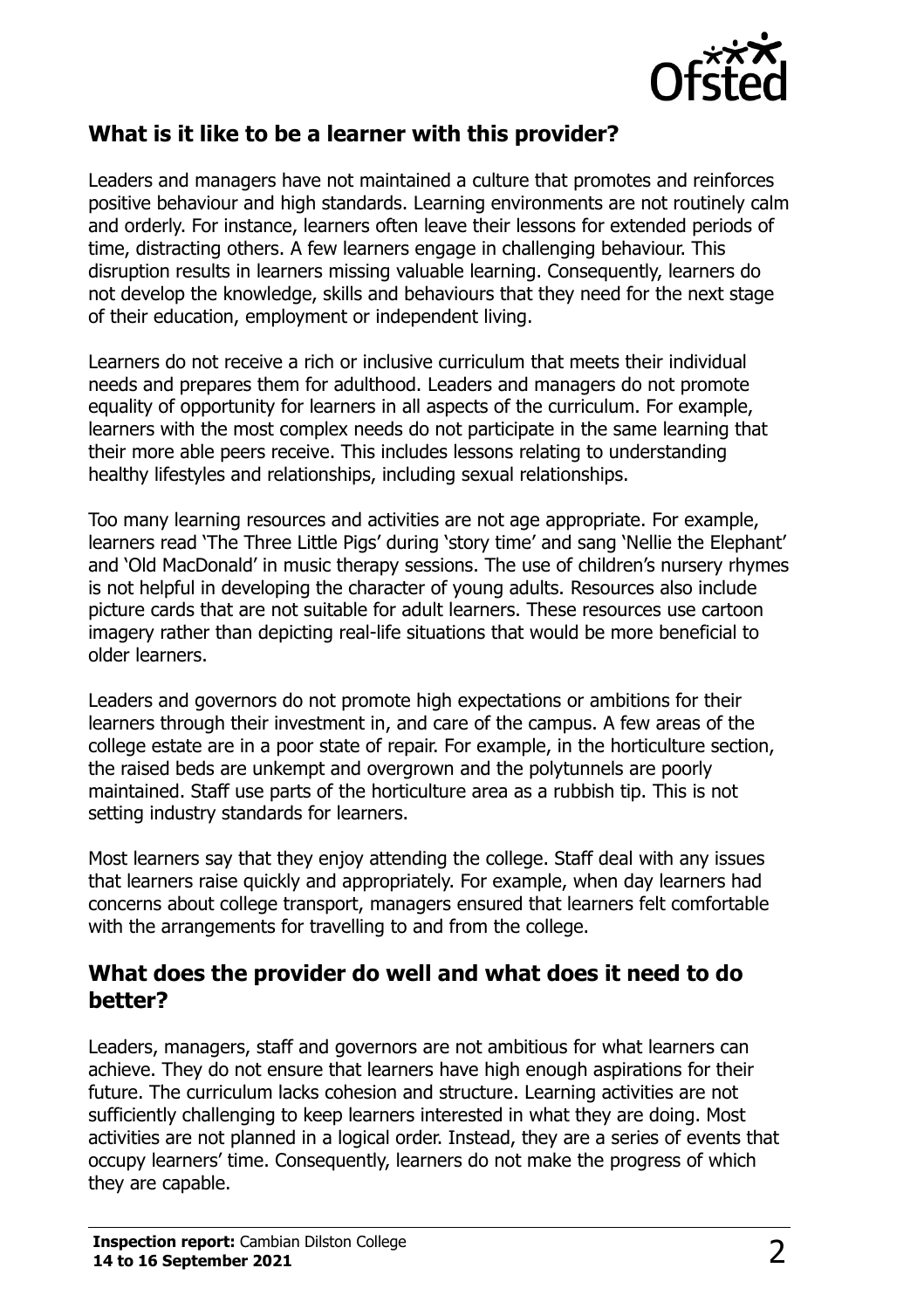

Tutors do not identify learners' starting points consistently and accurately to plan personalised learning. For example, in numeracy lessons, staff do not know what mathematical skills the learners already have or what skills they need to develop further. All learners complete the same learning. In music and singing sessions, staff are not sufficiently skilled to recognise that certain activities are overstimulating for learners. This results in a decline in the behaviour of learners with sensory needs.

Tutors do not make effective use of assessment information to help them plan or review the curriculum. Assessment strategies lack rigour. They do not help tutors to make an accurate evaluation of what learners have learned or what additional learning they need to fill any gaps in their knowledge, skills and behaviour. In a few instances, tutors move learning on too quickly before checking learners' understanding.

Staff do not monitor learners' progress and achievements consistently. Most learning targets are too generic. They focus on the completion of specific tasks rather than helping learners to develop the knowledge, skills and behaviours that they need for their future. As a result, most learners do not achieve their planned outcomes.

Tutors and teaching assistants do not receive sufficiently comprehensive training on the craft of teaching. They do not understand how to teach learners who have specific diagnoses and complex needs. As a result, teaching staff do not have the skills that they need to help learners to overcome their barriers to learning relating to their learning difficulty and/or disability. Most tutors and teaching assistants have relevant subject knowledge for the areas in which they teach or support.

Support for learners is not consistently effective. In a few instances, teaching assistants use appropriate strategies to manage behaviours. This helps to promote the participation of a few learners in learning for short periods of time. However, other learners are overly supported. They do not develop the independence that they need for their next steps.

Attendance is high for the majority of learners. However, managers do not identify trends in absences to support those learners with poor attendance to attend more regularly. Leaders and staff do not ensure that learners who miss lessons catch up on their learning. There is no expectation for learners to reinforce or practise routinely the skills they learn at college when they are at home or in their residential accommodation.

Careers information, advice and guidance are not effective. The guidance that learners receive does not directly link to their planned next steps or to what they are capable of achieving. It reinforces the low expectations that leaders and staff have of learners. For example, learners with more complex needs do not receive appropriate careers information. They do not undertake work experience placements that are available to their peers. Consequently, they do not develop the work-related skills, confidence and independence that they are capable of gaining.

Tutors and teaching assistants do not include British values, promote equality or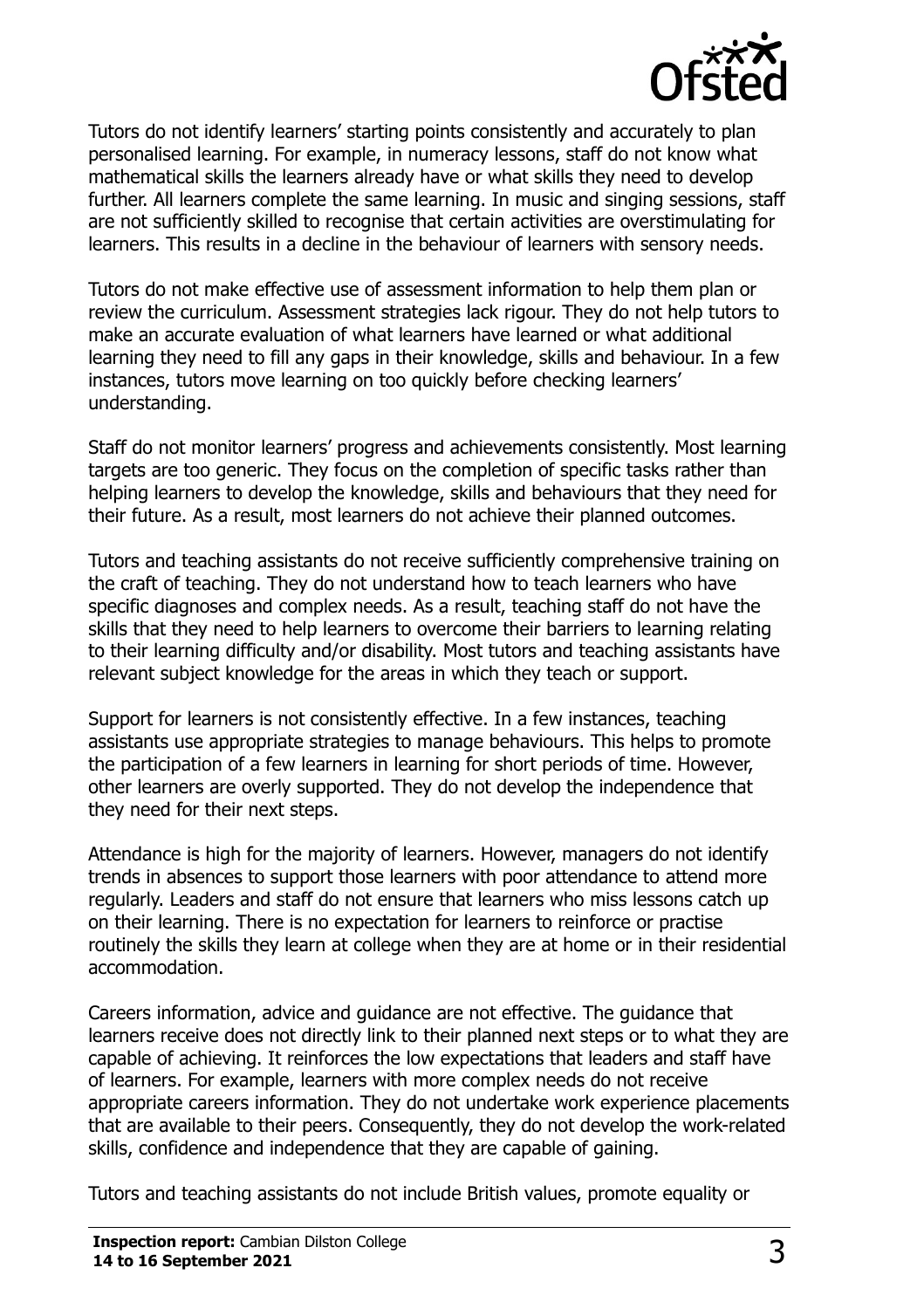

celebrate diversity sufficiently in lessons. They demonstrate a limited understanding of British values and their importance in helping learners to prepare for life in modern Britain. Staff are unable to articulate clearly how they support learners to be responsible citizens in the community. Consequently, too many learners are unaware of the wider world beyond the college environment or of opportunities in their local communities.

Leaders, managers and governors do not have an accurate oversight of learners' progress. Their self-assessment processes are underdeveloped and lack rigour. Leaders' evaluation of the quality of the curriculum is too positive. All of the weaknesses identified in the previous inspection report remain. The newly appointed principal has recognised that there are weaknesses in the curriculum and safeguarding. However, she has not had sufficient time to implement any significant changes.

A few more able learners develop their English and mathematical skills successfully over time. They can write simple sentences accurately and read and interpret information from a range of basic texts. These learners carry out simple calculations using whole numbers and identify information in simple charts and graphs.

A very few of the more able learners develop skills for work that align with their intended job roles. Staff support these learners initially with on-site work experience placements, such as working in a reception area. These placements help learners to gain confidence and an understanding of workplace expectations in a supportive environment.

Governance arrangements are not effective. Governors do not have the breadth of expertise required to understand or evaluate the quality and effectiveness of the education curriculum at the college. Consequently, they do not hold college leaders to account sufficiently to ensure that the curriculum is meeting learners' needs.

#### **Safeguarding**

The arrangements for safeguarding are not effective.

Leaders, managers, governors and staff do not ensure that they protect learners from potential harm while in the college and the community. Risk assessments are not sufficiently rigorous to demonstrate that learners are always safe during activities both on and off the site. Access to the main building and external access points to the estate are not secure.

Leaders, managers and governors do not ensure that staff comply with health and safety requirements. For example, staff working in practical learning environments do not securely store hazardous materials, such as cleaning fluids. They do not complete standard safety checks, such as monitoring daily refrigerator and freezer temperatures.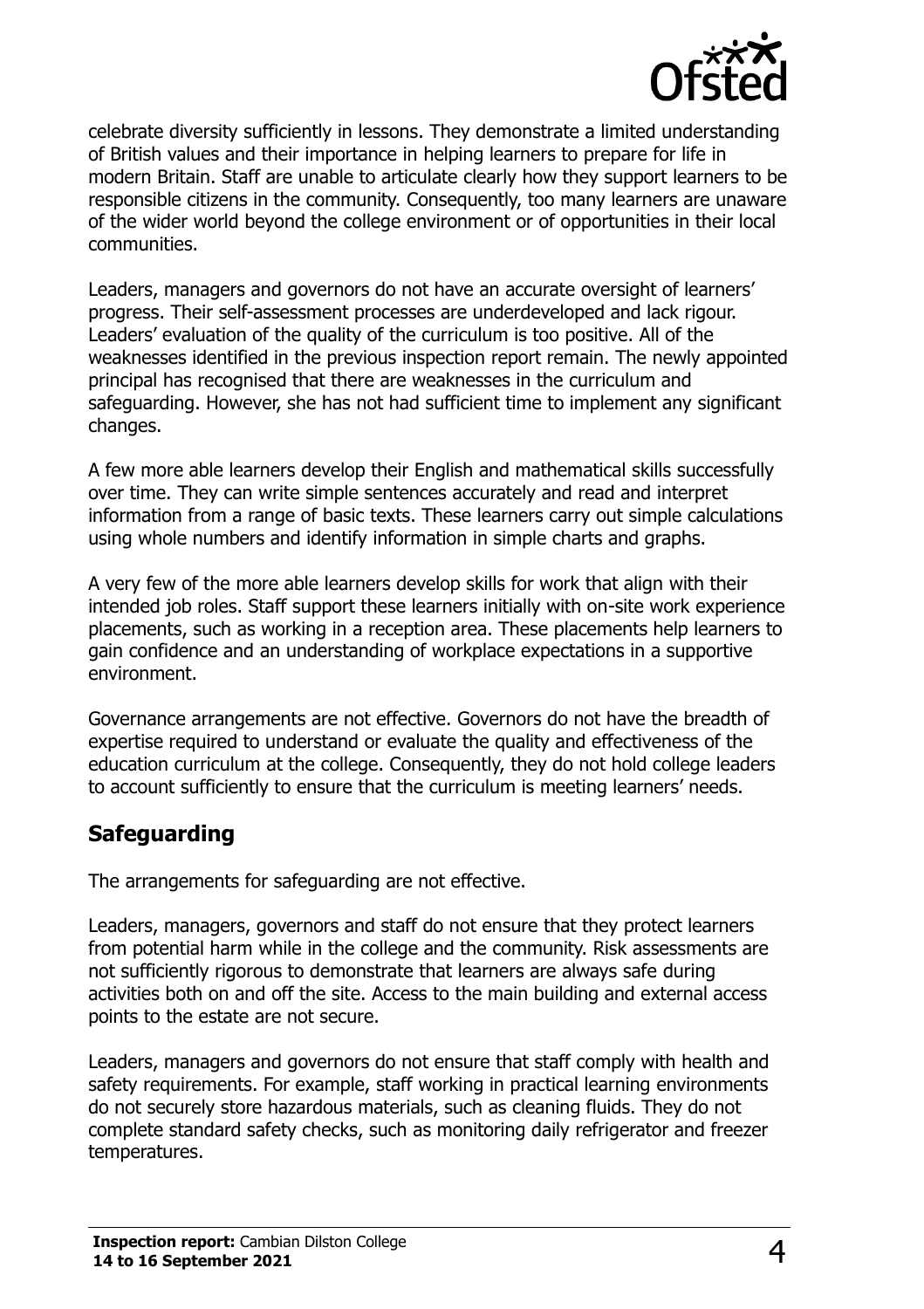

Staff do not monitor the content that a few learners view on their mobile phones. They trust what learners tell them they are watching. Inspectors identified that the firewall on classroom computers is ineffective. It does not protect learners from accessing inappropriate material, including that relating to radicalisation and extremism.

Staff do not have sufficient expertise to apply appropriate strategies to manage frequent and challenging behavioural incidents involving learners. Too many staff are regularly injured as a result of learners' behaviour. In incident debriefs, managers do not identify lessons learned or how staff can improve the future handling of heightened situations.

Leaders carry out appropriate pre-employment safeguarding checks on staff.

#### **What does the provider need to do to improve?**

- Take urgent action to rectify swiftly the serious safeguarding concerns identified throughout the inspection.
- Put in place an ambitious and inclusive curriculum that meets all learners' needs, prepares them for adulthood, and promotes positive behaviours and high expectations.
- Invest in the care and cleanliness of the campus to promote high standards and industry expectations.
- Ensure that tutors assess learners' starting points accurately and plan a personalised curriculum that includes appropriate and challenging targets.
- Introduce a thorough process for assessing what learners know and can do, including their progress over time.
- Improve and monitor learners' attendance both at college and in lessons, and ensure that learners quickly catch up on any learning that they miss.
- **Provide opportunities for both day and residential learners to practise regularly** and reinforce the skills that they learn at college.
- $\blacksquare$  Provide tutors and teaching assistants with high-quality and relevant training, including training in British values and equality and diversity, that helps them to teach and support learners with complex needs effectively.
- Ensure that all learners receive relevant careers information, advice and quidance so that they can make well-informed decisions about their next steps, either independently or with support.
- Improve the rigour and effectiveness of quality improvement processes to identify the strengths and weaknesses in the quality of education and rectify weaknesses swiftly.
- Improve governance arrangements to ensure that all governors understand the requirements of an ambitious and inclusive curriculum and that leaders and managers are held to account fully for the quality of learners' education and support.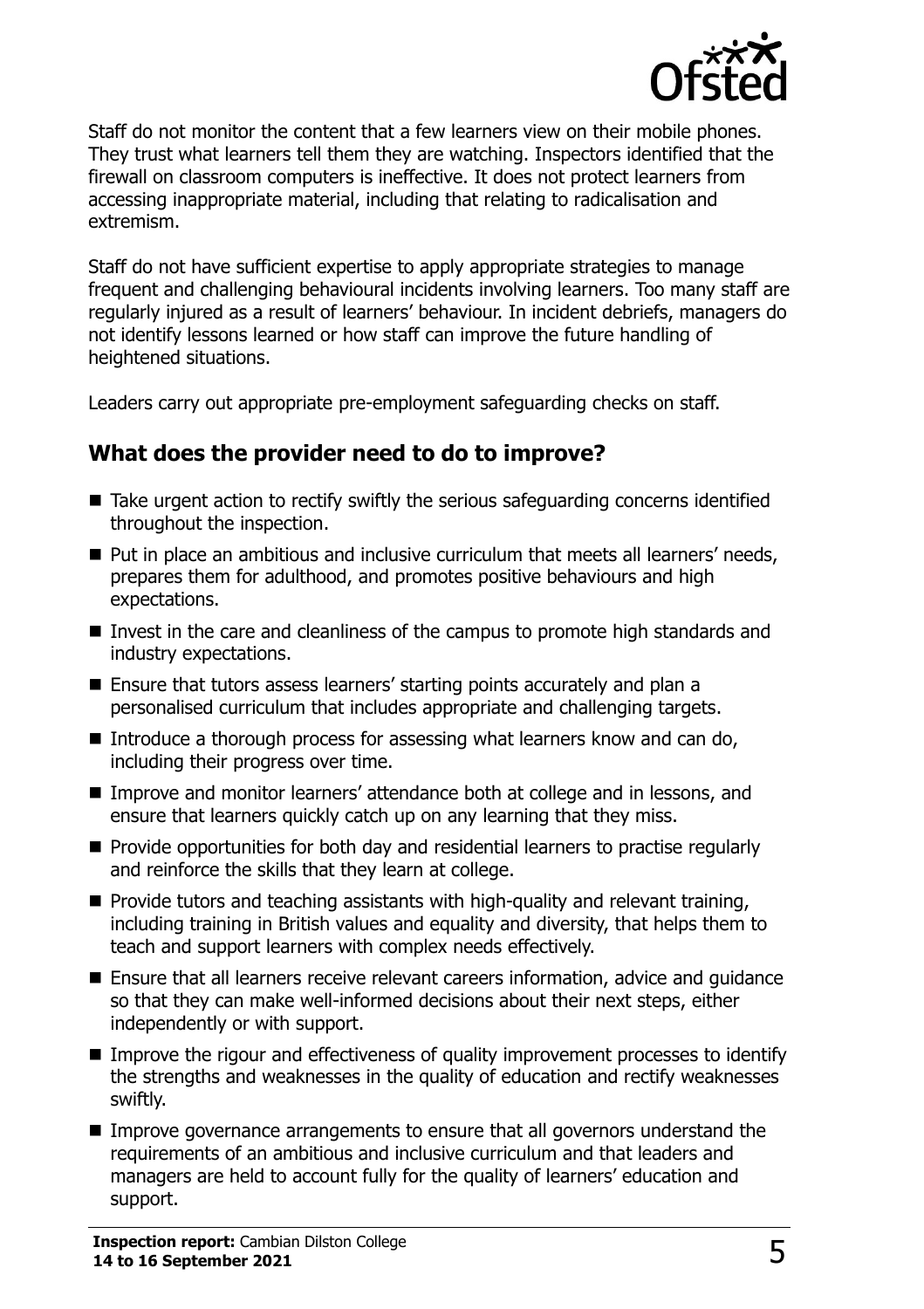

## **Provider details**

| Unique reference number     | 131868                                                                                 |
|-----------------------------|----------------------------------------------------------------------------------------|
| <b>Address</b>              | <b>Dilston Hall</b><br>Corbridge<br>Northumberland<br><b>NE45 5RJ</b>                  |
| <b>Contact number</b>       | 01434 632692                                                                           |
| Website                     | www.cambiangroup.com/specialist-<br>education/our-colleges/cambian-dilston-<br>college |
| <b>Principal</b>            | Zahida Hammond                                                                         |
| <b>Provider type</b>        | Independent specialist college                                                         |
| Date of previous inspection | 8 November 2017                                                                        |
| <b>Main subcontractors</b>  | <b>None</b>                                                                            |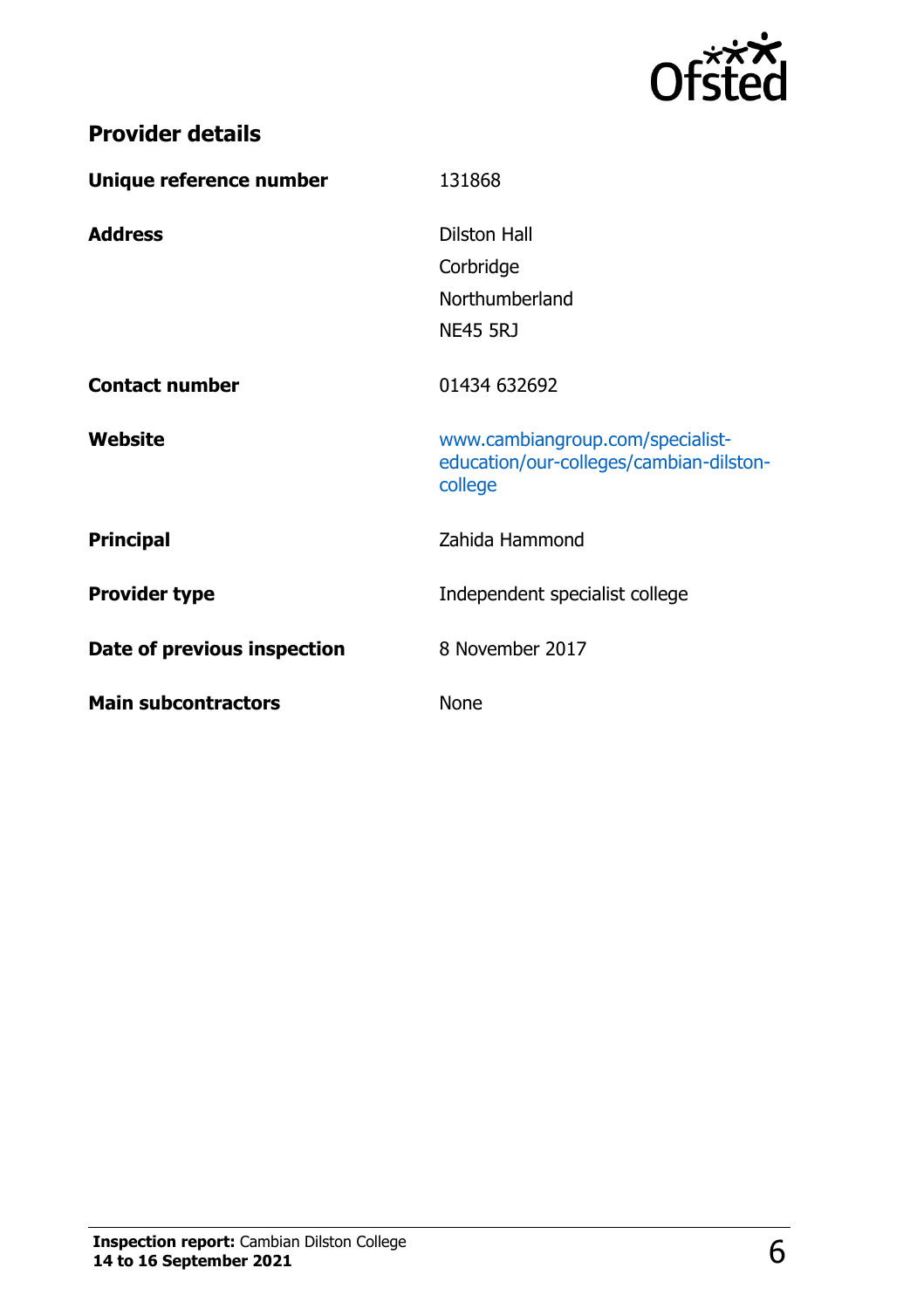

#### **Information about this inspection**

The inspection team was assisted by the principal, as nominee. Inspectors took account of the provider's most recent self-assessment report and development plans, and the previous inspection report. The inspection was carried out using the [further education and skills inspection handbook](http://www.gov.uk/government/publications/further-education-and-skills-inspection-handbook-eif) and took into account all relevant provision at the provider. Inspectors collected a wide range of evidence to inform judgements, including visiting learning sessions, scrutinising learners' work, seeking the views of learners, staff and other stakeholders, and examining the provider's documentation and records.

#### **Inspection team**

Suzanne Wainwright, lead inspector Her Majesty's Inspector Rachel Angus **Her Majesty's Inspector** Neil Clark **Neil Clark** Ofsted Inspector Angie Fisher **Contract Contract Contract Contract Contract Contract Contract Contract Contract Contract Contract Contract Contract Contract Contract Contract Contract Contract Contract Contract Contract Contract Contract C**